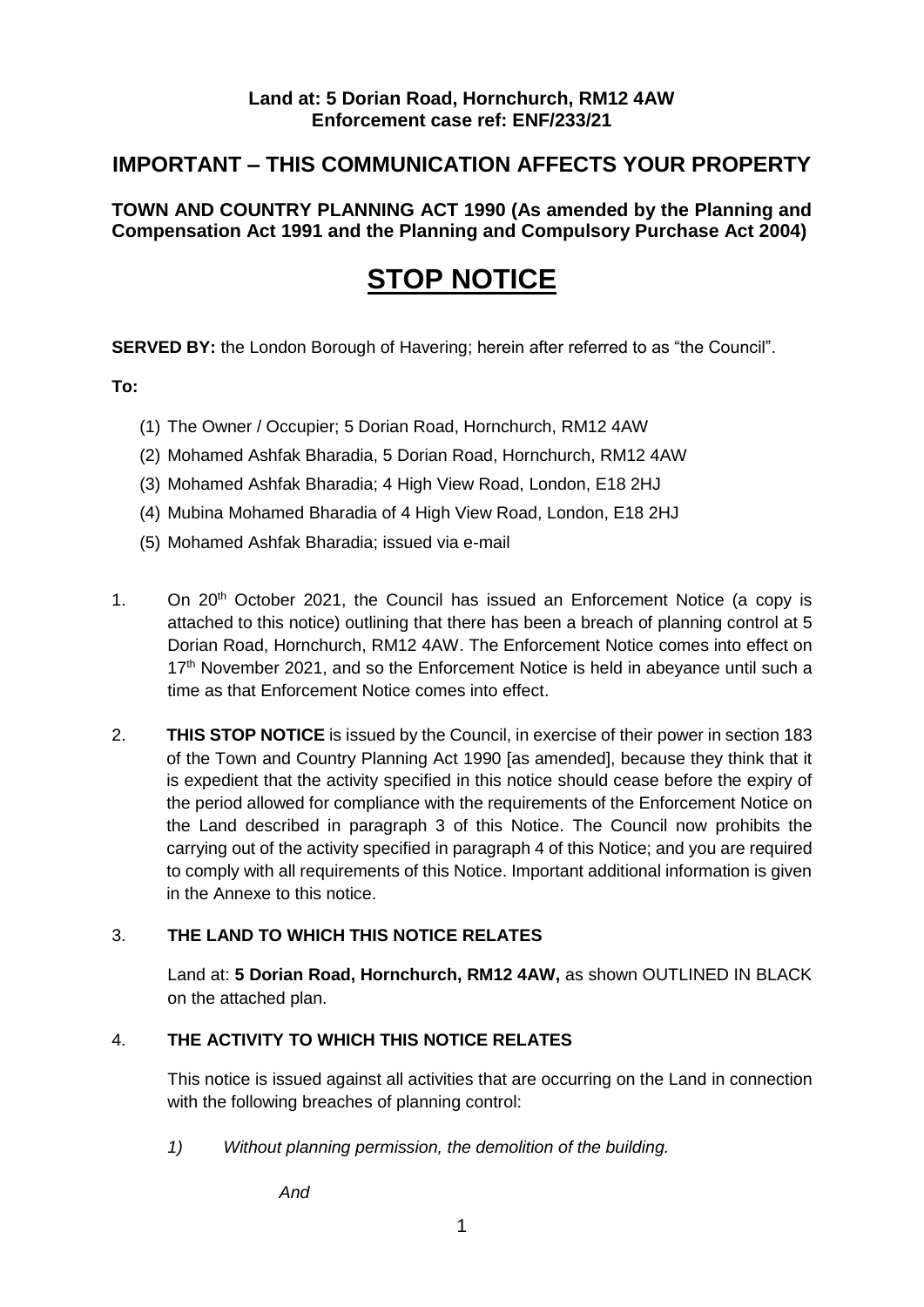*2) Without planning permission, the construction of a building.* 

These activities include:

(i) All building work and engineering operations.

#### 5. **WHAT YOU ARE REQUIRED TO DO**

 Cease all the activities in connection with the breach specified in paragraph 4 of this notice.

#### 6. **WHEN THIS NOTICE TAKES EFFECT**

 This notice takes effect on **23rd October 2021** when all the activity specified in this notice shall cease.

Dated: 20<sup>th</sup> October 2021

**Signed**:

 DeputyTeam Leader, Planning Enforcement and Appeals George Atta-Adutwum

 **On behalf of**: London Borough of Havering, Town Hall, Main Road, Romford, RM1 3BB

| <b>Case Officer:</b> | Sam Cadman    |
|----------------------|---------------|
| Telephone Number:    | 01708 433 758 |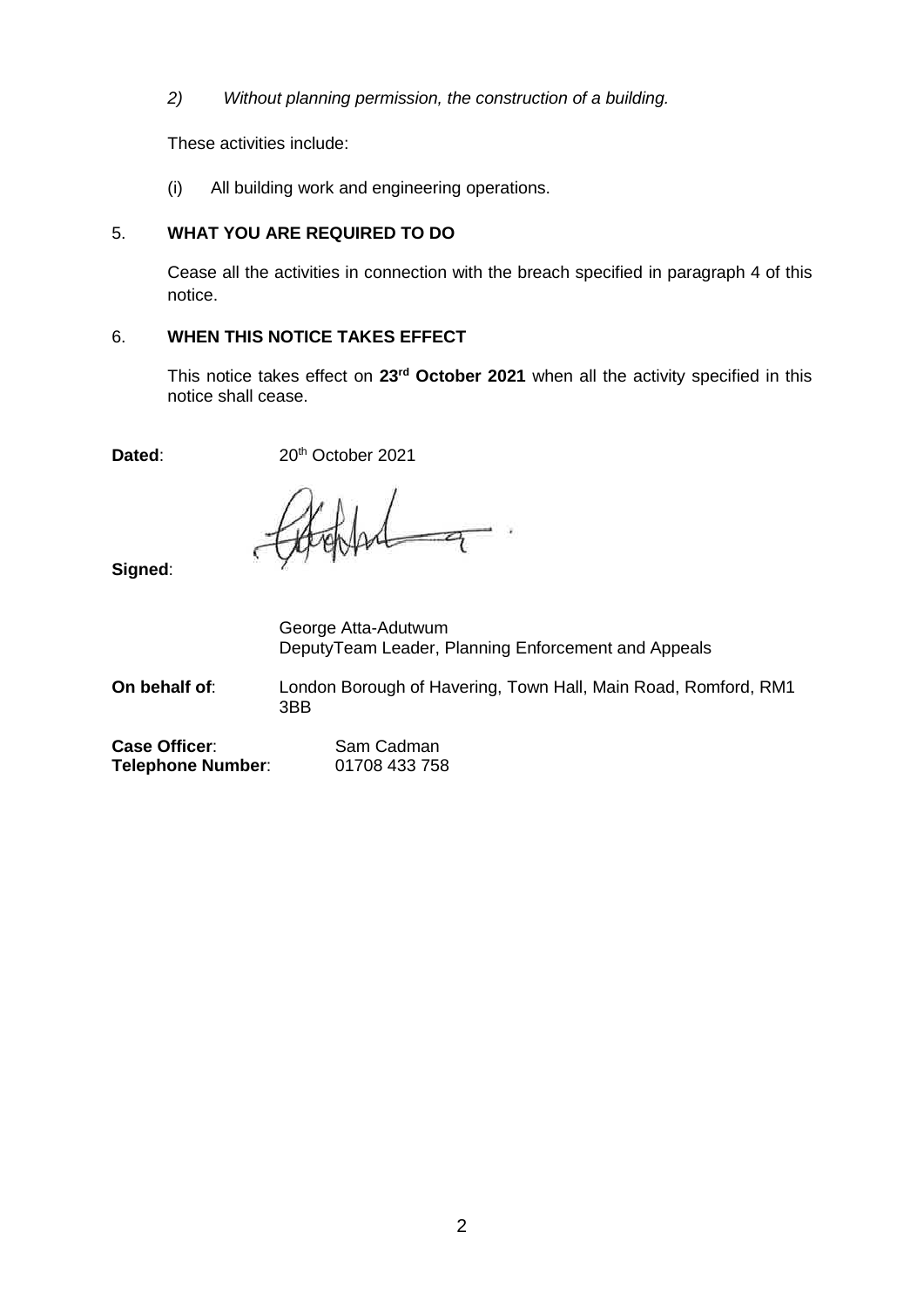# **ANNEXE**

#### **THIS NOTICE TAKES EFFECT ON THE DATE SPECIFIED IN PARAGRAPH 6. WARNING**

#### **THERE IS NO RIGHT OF APPEAL TO THE FIRST SECRETARY OF STATE AGAINST THIS NOTICE.**

 It is an offence to contravene a stop notice after a site notice has been displayed or the stop notice has been served on you (Section 187(1) of the 1990 Act). If you then fail to comply with the stop notice you will be at risk of **immediate prosecution**, for which the maximum penalty is an unlimited fine.

 If you are in any doubt about what this notice requires you to do, you should get in touch **immediately** with **Sam Cadman;** Planning Enforcement Officer, 01708 433 758. If you need independent advice about this notice, you are advised to contact urgently a lawyer, planning consultant or other professional adviser specialising in planning matters urgently.

 If you wish to contest the validity of the notice, you may only do so by an application to the High Court for judicial review.

#### **Section 187 of TCPA 1990. - Penalties for contravention of stop notice.**

- (1) If any person contravenes a stop notice after a site notice has been displayed or the stop notice has been served on him he shall be guilty of an offence.
- (1A) An offence under this section may be charged by reference to any day or longer period of time and a person may be convicted of a second or subsequent offence under this section by reference to any period of time following the preceding conviction for such an offence.
- (1B) References in this section to contravening a stop notice include causing or permitting its contravention.
- (2) A person guilty of an offence under this section shall be liable—
	- (a) on summary conviction, to a fine not exceeding £20,000; and
	- (b) on conviction on indictment, to a fine.
- (2A) In determining the amount of any fine to be imposed on a person convicted of an offence under this section, the court shall in particular have regard to any financial benefit which has accrued or appears likely to accrue to him in consequence of the offence.
- (3) In proceedings for an offence under this section it shall be a defence for the accused to prove—
	- (a) that the stop notice was not served on him, and
	- (b) that he did not know, and could not reasonably have been expected to know, of its existence.